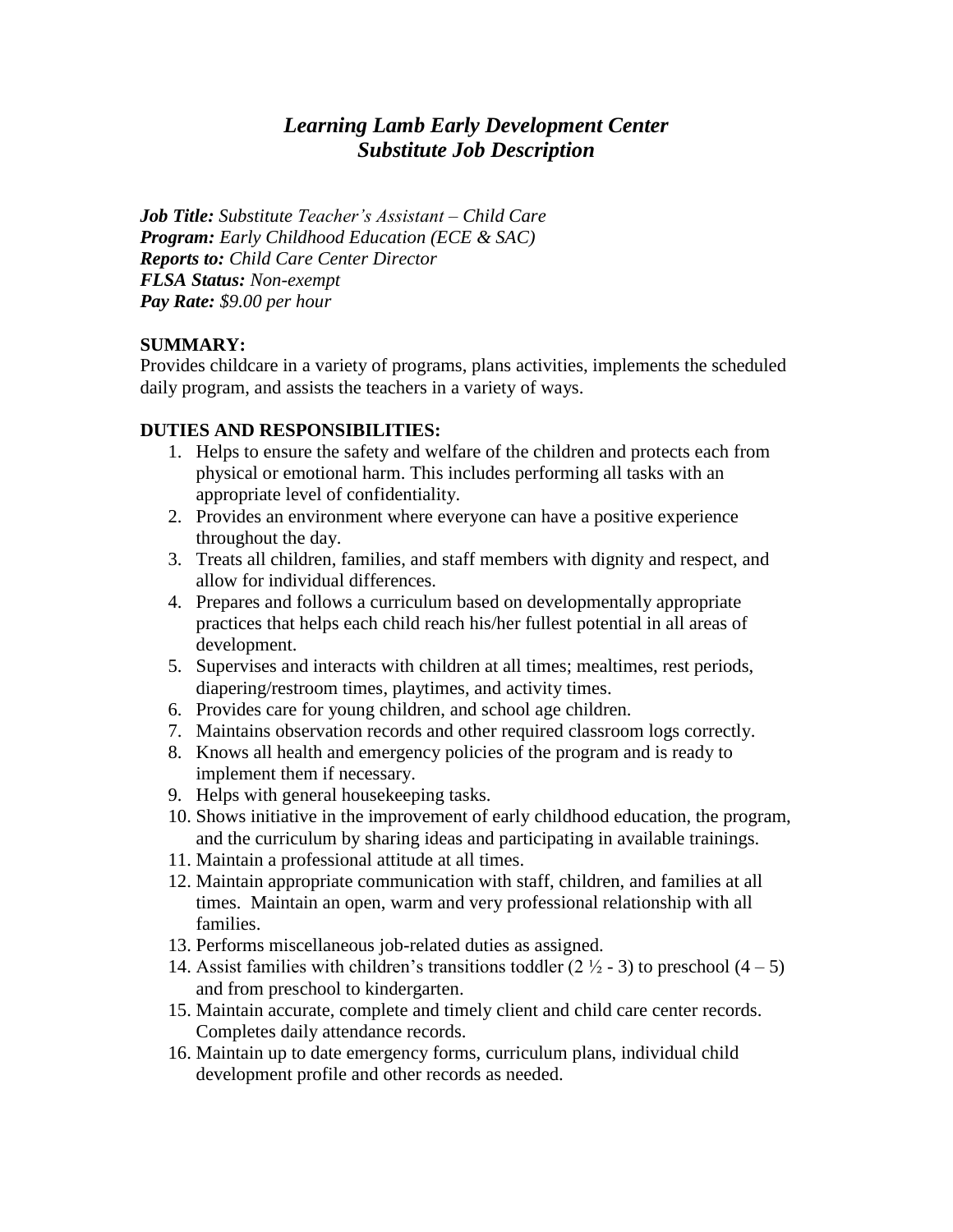- 17. Completed and reports any symptoms of child abuse to Center Director and/or child abuse hotline.
- 18. Completes daily health checks regarding hygiene, safety, and overall well-being of the children
- 19. Assures healthy, safe, clean and developmentally appropriate environment for children.
- 20. Assist with functioning and monitoring of proper nutrition is upheld for all individual students. Ensure lunches are well balanced and proper nutrition is being maintained.
- 21. Assist with supervision of volunteers for child care setting.
- 22. Provides functional training and guidance to assistants, interns, substitutes and volunteers assigned to the classroom as needed and required.
- 23. Reports all staffing and classroom/after school care program concerns to supervisor in a timely manner.
- 24. Reports family changes in schedules and excessive absences to center Director in a timely manner.
- 25. Participate in on-going in-service and educational development opportunities provided by the Child Care Center.
- 26. Participate in on-going development and evaluation of the center's outcomes and objectives.
- 27. In accordance with our "team philosophy, the person filling this position may occasionally be required to carry out or assist with other tasks in addition to the duties listed on this job description.
- 28. Staff must believe in and act in accordance with both the Child Care Center and the programs mission statement.
- 29. Social Media presence must in no way be disparaging of LLEDC.

### **MINIMUM JOB REQUIREMENTS:**

At least a High school diploma.

Associate or Bachelors in Early Childhood Education preferred, but not required. Must have some knowledge of early childhood education – course work or prior experience.

CPR Certification required within 2 months of date of hire.

Must pass a pre-employment criminal background check.

TB Test must be completed and be read with results prior to employment.

### **KNOWLEDGE, SKILLS, AND ABILITIES REQUIRED:**

- Ability to understand and follow specific instructions and procedures.
- Ability to communicate effectively, both orally and in writing.
- Knowledge of child cognitive, social, and skills development methods and techniques.
- Knowledge of play, reading, and quiet-time activities for children.
- Child supervision skills.
- Ability to provide basic nutrition and hygiene services for toddlers/young children and school age children.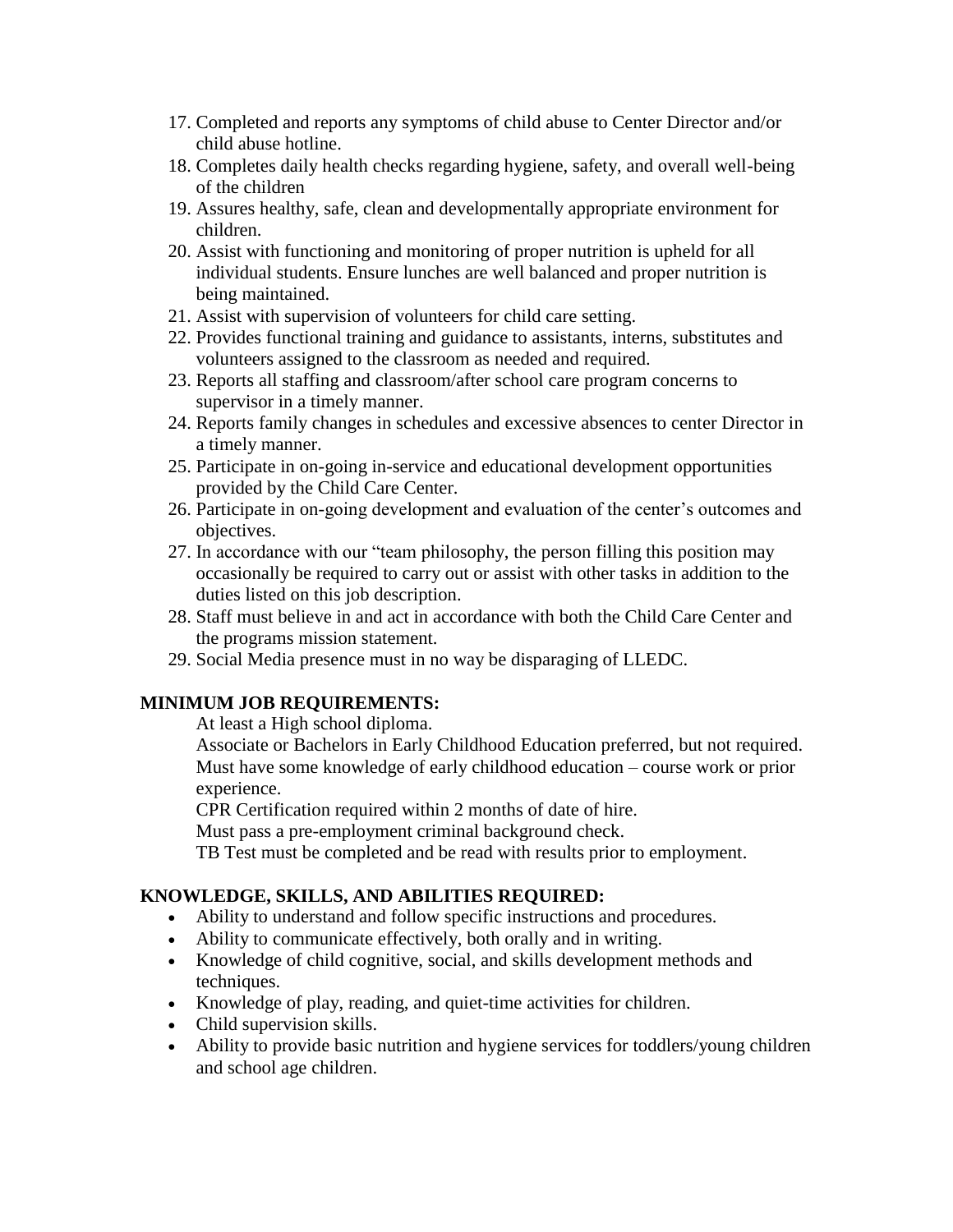- Knowledge of child care facility, services and/or staff licensure and certification requirements.
- Ability to provide a supportive and caring environment for children.

# **PHYSICAL REQUIREMENTS:**

The physical demands described here are representative of those that must be met by an employee to successfully perform the essential functions of this job. While performing the duties of this job, the employee is required to:

- Frequently walks, uses hands and fingers, handle or feel objects, tools/equipment, or controls and talks or hears.
- Often required to stand and sit; reach with hands and arms; and stoop, kneel, crouch, bend squat or crawl.
- Ability to carry up to 25 pounds and in case of emergency a 40-pound child.
- Specific vision abilities required by this job include close vision, distance vision, color vision, peripheral vision, depth perception and the ability to adjust focus.
- Ability to smell, and distinguish odors that may be harmful to address concerns accordingly.
- May occasionally be required to drive a motor vehicle, or commercial bus.

Reasonable accommodations may be made to enable qualified individuals with disabilities to perform the essential functions.

## **FOR CONSIDERATION:**

Send cover letter and resume to [admin@learninglamb.org](mailto:admin@learninglamb.org)